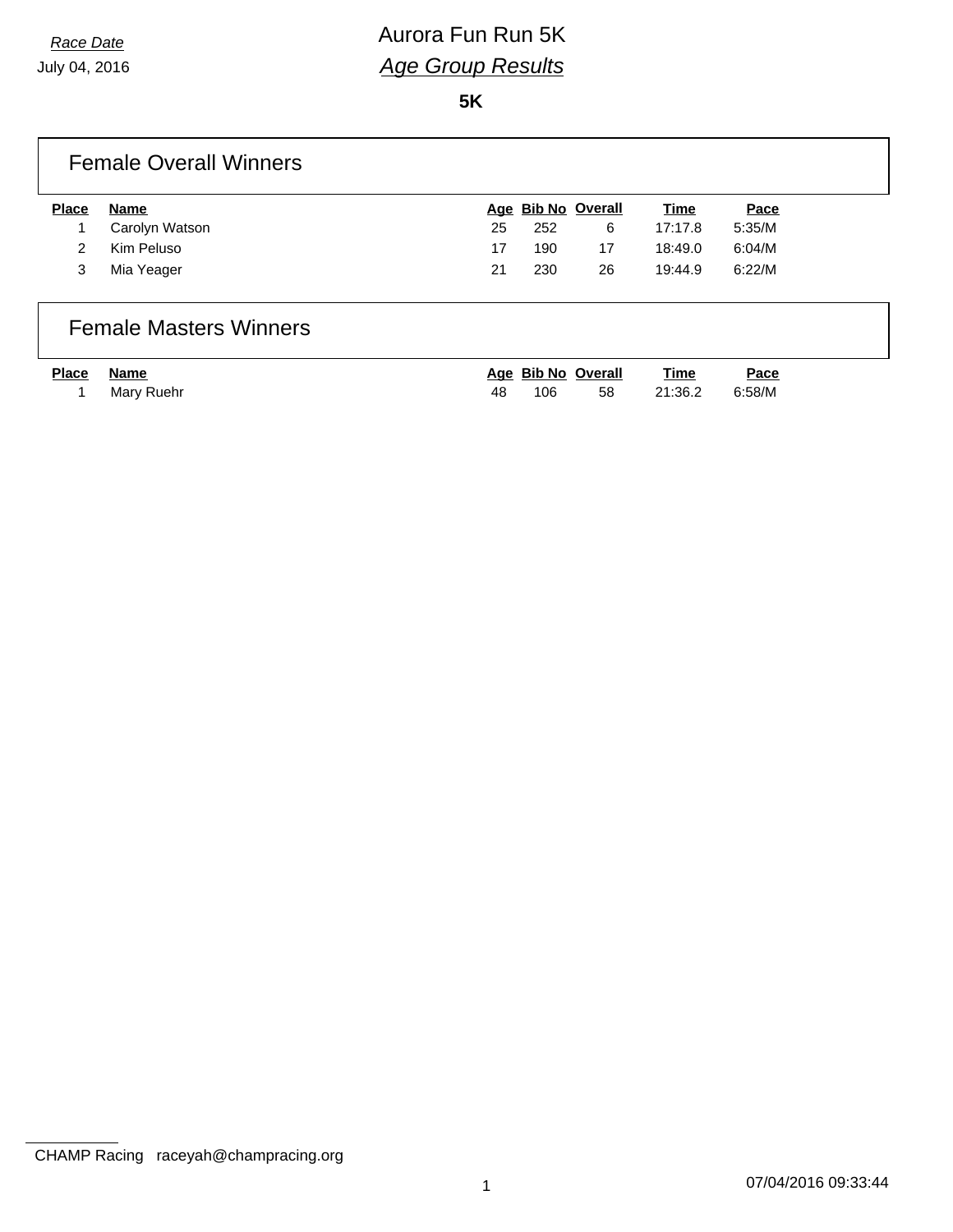**5K**

## Female 10 and Under

| <b>Place</b>  | Name             |   |     | Age Bib No Overall | <u>Time</u> | Pace    |
|---------------|------------------|---|-----|--------------------|-------------|---------|
|               | Sierra Terman    |   | 261 | 203                | 28:07.0     | 9:04/M  |
| $\mathcal{P}$ | Madz Genovese    | 9 | 167 | 221                | 29:12.3     | 9:25/M  |
| 3             | Ella Hughes      | 9 | 306 | 285                | 40:45.3     | 13:09/M |
| 4             | Addie Occhionero | 5 | 84  | 287                | 44:59.0     | 14:31/M |

### Female 11 to 14

| Place | <b>Name</b>           | <u>Age</u>        |     | <b>Bib No Overall</b> | <u>Time</u> | Pace    |
|-------|-----------------------|-------------------|-----|-----------------------|-------------|---------|
| 1     | Isabella Payne        | 14                | 253 | 45                    | 20:56.7     | 6:45/M  |
| 2     | Karsen Zabell         | 14                | 149 | 47                    | 21:00.0     | 6:46/M  |
| 3     | Emma Krondorfer       | 13                | 66  | 84                    | 23:05.6     | 7:27/M  |
| 4     | Victoria Bleckschmid  | 13                | 238 | 95                    | 23:29.8     | 7:35/M  |
| 5     | <b>Katie Phillips</b> | 14                | 240 | 131                   | 25:13.0     | 8:08/M  |
| 6     | Ashley Ruehr          | 13                | 107 | 140                   | 25:32.3     | 8:14/M  |
| 7     | Sara Gerber           | 14                | 47  | 162                   | 26:19.5     | 8:29/M  |
| 8     | <b>Amber Morris</b>   | 12                | 263 | 163                   | 26:19.6     | 8:29/M  |
| 9     | Kate Walton           | 14                | 163 | 164                   | 26:20.0     | 8:30/M  |
| 10    | Skylar Joslyn         | 14                | 187 | 184                   | 27:07.8     | 8:45/M  |
| 11    | Haley Joslyn          | 11                | 188 | 185                   | 27:07.9     | 8:45/M  |
| 12    | Bella Lasecki         | 12                | 243 | 190                   | 27:40.7     | 8:55/M  |
| 13    | Ila Kerchenski        | 13                | 273 | 195                   | 27:51.8     | 8:59/M  |
| 14    | <b>Lilly Bates</b>    | $12 \overline{ }$ | 212 | 196                   | 27:52.3     | 8:59/M  |
| 15    | Madison Demyan        | 14                | 30  | 197                   | 27:53.9     | 9:00/M  |
| 16    | Abbi Novotny          | 12                | 81  | 206                   | 28:15.3     | 9:07/M  |
| 17    | Makenna Kish          | 14                | 157 | 234                   | 29:54.9     | 9:39/M  |
| 18    | Maria Parks           | 12                | 171 | 235                   | 29:55.7     | 9:39/M  |
| 19    | Lauren Tinchar        | 12                | 291 | 259                   | 31:51.9     | 10:16/M |

## Female 15 to 19

| <b>Place</b> | <b>Name</b>       | Age | <b>Bib No Overall</b> |     | Time    | Pace   |
|--------------|-------------------|-----|-----------------------|-----|---------|--------|
|              | Katy Fellenstein  | 15  | 205                   | 46  | 20:59.0 | 6:46/M |
| 2            | Elizabeth Keller  | 15  | 64                    | 55  | 21:20.8 | 6:53/M |
| 3            | Madeline Schmitt  | 15  | 153                   | 69  | 22:14.3 | 7:10/M |
| 4            | Marissa Henderson | 17  | 168                   | 80  | 22:48.9 | 7:21/M |
| 5            | Santina Burdick   | 16  | 11                    | 113 | 24:15.2 | 7:49/M |
| 6            | Sophia Roberto    | 15  | 105                   | 114 | 24:16.3 | 7:50/M |
| 7            | Irene Norman      | 16  | 242                   | 115 | 24:22.5 | 7:52/M |
| 8            | Lori Mack         | 16  | 209                   | 116 | 24:23.1 | 7:52/M |
| 9            | Sarah Droder      | 19  | 34                    | 139 | 25:30.2 | 8:14/M |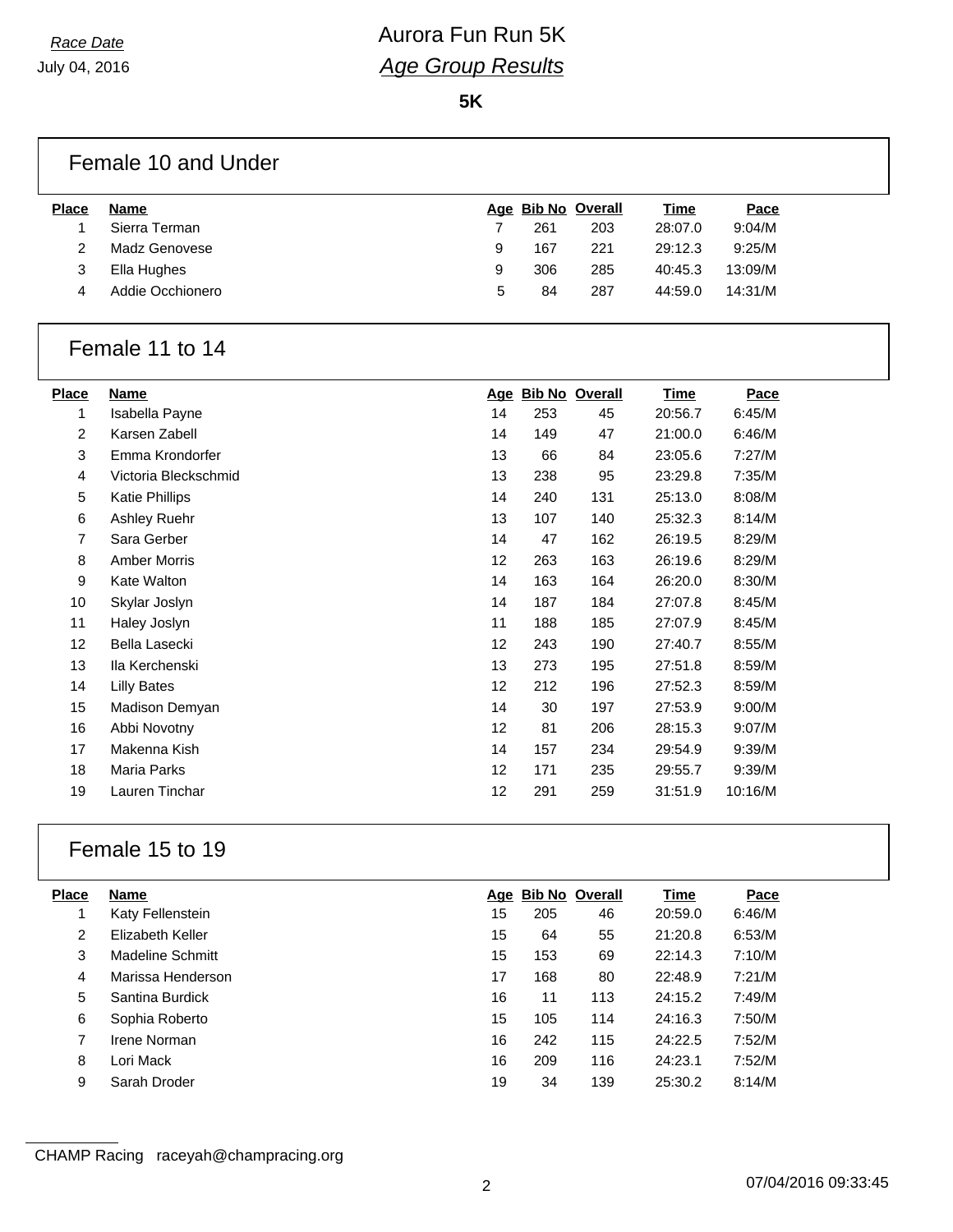**5K**

#### Female 15 to 19

| <b>Place</b> | <b>Name</b>            | Age | <b>Bib No Overall</b> |     | <b>Time</b> | Pace    |
|--------------|------------------------|-----|-----------------------|-----|-------------|---------|
| 10           | Jacqueline Caputo      | 18  | 199                   | 152 | 26:02.6     | 8:24/M  |
| 11           | Caroline Caputo        | 16  | 200                   | 157 | 26:07.9     | 8:25/M  |
| 12           | Josie Stummer          | 16  | 124                   | 161 | 26:19.0     | 8:29/M  |
| 13           | Caitlin Cianciolo      | 18  | 18                    | 170 | 26:39.8     | 8:36/M  |
| 14           | Lexie Mehallis         | 17  | 180                   | 176 | 26:50.2     | 8:39/M  |
| 15           | Bethany McDougald      | 15  | 208                   | 186 | 27:22.9     | 8:50/M  |
| 16           | Clarissa Ladner        | 17  | 70                    | 194 | 27:50.3     | 8:59/M  |
| 17           | Abby Jensen            | 17  | 194                   | 209 | 28:22.3     | 9:09/M  |
| 18           | Jordan Parks           | 15  | 170                   | 210 | 28:22.3     | 9:09/M  |
| 19           | Jessie Wilburn         | 17  | 142                   | 213 | 28:26.0     | 9:10/M  |
| 20           | Adrienne Crasi         | 16  | 285                   | 246 | 30:52.4     | 9:57/M  |
| 21           | <b>Rachel Gavalier</b> | 16  | 283                   | 247 | 30:52.4     | 9:57/M  |
| 22           | Alli Benci             | 19  | 8                     | 258 | 31:49.1     | 10:16/M |
|              |                        |     |                       |     |             |         |

## Female 20 to 24

| <b>Place</b> | <b>Name</b>          | <u>Age</u> |     | <b>Bib No Overall</b> | <b>Time</b> | Pace    |
|--------------|----------------------|------------|-----|-----------------------|-------------|---------|
| 1            | Kelli Janus          | 20         | 60  | 41                    | 20:50.1     | 6:43/M  |
| 2            | Davy Vargo           | 20         | 134 | 54                    | 21:20.0     | 6:53/M  |
| 3            | Marybeth Pavlick     | 24         | 226 | 87                    | 23:10.7     | 7:28/M  |
| 4            | Amanda Marlow        | 23         | 257 | 111                   | 24:12.5     | 7:48/M  |
| 5            | Megan Melice         | 20         | 307 | 118                   | 24:27.2     | 7:53/M  |
| 6            | Casey Carson         | 23         | 161 | 120                   | 24:34.8     | 7:55/M  |
| 7            | Lauren Cianciolo     | 21         | 19  | 123                   | 24:53.3     | 8:02/M  |
| 8            | Jenna Lovasz         | 23         | 207 | 130                   | 25:09.0     | 8:07/M  |
| 9            | <b>Betsey Clark</b>  | 22         | 21  | 179                   | 26:55.1     | 8:41/M  |
| 10           | Erin Oulton          | 24         | 91  | 181                   | 26:59.0     | 8:42/M  |
| 11           | Jaclyn Sojda         | 23         | 121 | 189                   | 27:37.7     | 8:55/M  |
| 12           | Helen Krondorfer     | 20         | 68  | 211                   | 28:25.0     | 9:10/M  |
| 13           | <b>Kelly Struhar</b> | 21         | 304 | 245                   | 30:45.9     | 9:55/M  |
| 14           | Jenna Kaiser         | 20         | 311 | 250                   | 31:18.5     | 10:06/M |
| 15           | Kelsey Kalinowski    | 21         | 192 | 281                   | 36:23.9     | 11:44/M |

### Female 25 to 29

| <b>Place</b> | Name          |    |     | Age Bib No Overall | <u>Time</u> | Pace    |
|--------------|---------------|----|-----|--------------------|-------------|---------|
|              | Jessica Welch | 25 | 139 | 183                | 26:59.8     | 8:42/M  |
|              | Sara Stefano  | 27 | 123 | 237                | 30:18.2     | 9:46/M  |
|              | Lisa Evetts   | 29 | 38  | 239                | 30:22.5     | 9:48/M  |
|              | Sarah Gellott | 28 | 46  | 254                | 31:28.1     | 10:09/M |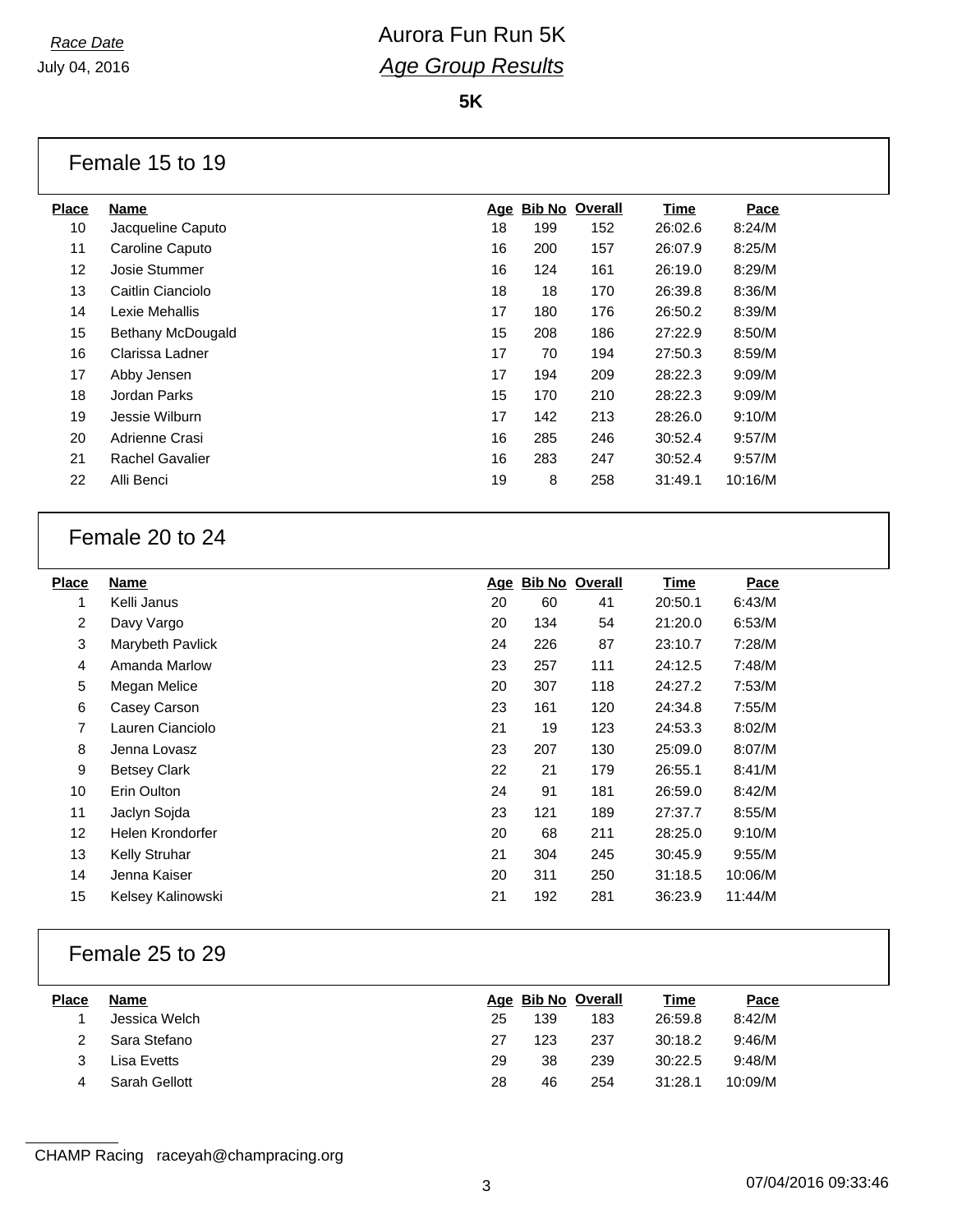July 04, 2016

# *Race Date* **Aurora Fun Run 5K** *Age Group Results*

**5K**

| Age Bib No Overall<br><b>Place</b><br><b>Name</b><br><b>Time</b><br>Pace<br>Miranda Schneider<br>109<br>283<br>5<br>28<br>36:59.2<br>11:56/M<br>Female 30 to 34<br>Age Bib No Overall<br>Pace<br><b>Place</b><br><b>Name</b><br>Time<br>Jinger Moore<br>33<br>76<br>22:39.4<br>7:18/M<br>1<br>76<br>2<br>Shannon Ranta<br>34<br>289<br>7:30/M<br>90<br>23:16.4<br>$\mathbf{3}$<br>Sandy Conochan<br>294<br>96<br>23:32.0<br>7:35/M<br>31<br>4<br><b>Stacey Parr</b><br>32<br>314<br>182<br>26:59.1<br>8:42/M<br>$\sqrt{5}$<br>31<br>187<br><b>Tracie Frajter</b><br>40<br>27:25.5<br>8:51/M<br>6<br><b>Crystal Dangler</b><br>32<br>22<br>288<br>14:31/M<br>44:59.6<br>Female 35 to 39<br>Age Bib No Overall<br><b>Place</b><br><b>Name</b><br><b>Time</b><br>Pace<br>1<br>Nicole Bradley<br>35<br>216<br>6:49/M<br>51<br>21:09.6<br>$\overline{2}$<br>Elizabeth Bibza<br>37<br>165<br>74<br>22:32.0<br>7:16/M<br>7:19/M<br>3<br>36<br>41<br>77<br>22:42.4<br>Becki Gajewski<br>Meghan Emanuel<br>37<br>35<br>121<br>24:47.8<br>8:00/M<br>4<br>5<br>Jenny Kerchenski<br>38<br>233<br>138<br>8:13/M<br>25:28.8<br>6<br>Allison McMeechan<br>38<br>288<br>142<br>25:34.4<br>8:15/M<br>$\overline{7}$<br>Janet Miller<br>35<br>162<br>144<br>8:16/M<br>25:37.3<br>8<br>Nikki Scope<br>35<br>114<br>145<br>25:40.3<br>8:17/M<br>9<br>Sarah Delly<br>35<br>28<br>171<br>8:37/M<br>26:44.0<br>10<br>Kristen Warnke<br>38<br>137<br>188<br>27:29.6<br>8:52/M<br>11<br>39<br>12<br>191<br>27:42.9<br>8:56/M<br><b>Emily Caredeo</b><br>12<br>39<br>58<br>208<br>9:08/M<br>Lynn Hunter<br>28:19.7<br>13<br>Jenny Liu<br>35<br>219<br>222<br>9:27/M<br>29:17.0<br>14<br>Katie Terman<br>37<br>262<br>227<br>29:36.7<br>9:33/M<br>313<br>240<br>15<br>Suzie Vargo<br>37<br>30:23.1<br>9:48/M<br>Katie Searles<br>35<br>242<br>16<br>158<br>30:28.2<br>9:50/M<br>248<br>17<br>Tamsyn Knight<br>36<br>270<br>30:59.8<br>10:00/M<br>18<br>Julie Welch<br>38<br>138<br>252<br>31:25.4<br>10:08/M<br>308<br>257<br>19<br>Angela Rodenhauser<br>37<br>10:15/M<br>31:46.8<br>264<br>20<br>Molly Gaydos<br>37<br>44<br>10:30/M<br>32:32.0<br>269<br>21<br>Holly Tachdjian<br>37<br>131<br>32:57.2<br>10:38/M |    | Female 25 to 29 |    |    |     |         |         |  |  |
|-------------------------------------------------------------------------------------------------------------------------------------------------------------------------------------------------------------------------------------------------------------------------------------------------------------------------------------------------------------------------------------------------------------------------------------------------------------------------------------------------------------------------------------------------------------------------------------------------------------------------------------------------------------------------------------------------------------------------------------------------------------------------------------------------------------------------------------------------------------------------------------------------------------------------------------------------------------------------------------------------------------------------------------------------------------------------------------------------------------------------------------------------------------------------------------------------------------------------------------------------------------------------------------------------------------------------------------------------------------------------------------------------------------------------------------------------------------------------------------------------------------------------------------------------------------------------------------------------------------------------------------------------------------------------------------------------------------------------------------------------------------------------------------------------------------------------------------------------------------------------------------------------------------------------------------------------------------------------------------------------------------------------------------------------------------------------------------------------------------------------------------------------------------------------------------------|----|-----------------|----|----|-----|---------|---------|--|--|
|                                                                                                                                                                                                                                                                                                                                                                                                                                                                                                                                                                                                                                                                                                                                                                                                                                                                                                                                                                                                                                                                                                                                                                                                                                                                                                                                                                                                                                                                                                                                                                                                                                                                                                                                                                                                                                                                                                                                                                                                                                                                                                                                                                                           |    |                 |    |    |     |         |         |  |  |
|                                                                                                                                                                                                                                                                                                                                                                                                                                                                                                                                                                                                                                                                                                                                                                                                                                                                                                                                                                                                                                                                                                                                                                                                                                                                                                                                                                                                                                                                                                                                                                                                                                                                                                                                                                                                                                                                                                                                                                                                                                                                                                                                                                                           |    |                 |    |    |     |         |         |  |  |
|                                                                                                                                                                                                                                                                                                                                                                                                                                                                                                                                                                                                                                                                                                                                                                                                                                                                                                                                                                                                                                                                                                                                                                                                                                                                                                                                                                                                                                                                                                                                                                                                                                                                                                                                                                                                                                                                                                                                                                                                                                                                                                                                                                                           |    |                 |    |    |     |         |         |  |  |
|                                                                                                                                                                                                                                                                                                                                                                                                                                                                                                                                                                                                                                                                                                                                                                                                                                                                                                                                                                                                                                                                                                                                                                                                                                                                                                                                                                                                                                                                                                                                                                                                                                                                                                                                                                                                                                                                                                                                                                                                                                                                                                                                                                                           |    |                 |    |    |     |         |         |  |  |
|                                                                                                                                                                                                                                                                                                                                                                                                                                                                                                                                                                                                                                                                                                                                                                                                                                                                                                                                                                                                                                                                                                                                                                                                                                                                                                                                                                                                                                                                                                                                                                                                                                                                                                                                                                                                                                                                                                                                                                                                                                                                                                                                                                                           |    |                 |    |    |     |         |         |  |  |
|                                                                                                                                                                                                                                                                                                                                                                                                                                                                                                                                                                                                                                                                                                                                                                                                                                                                                                                                                                                                                                                                                                                                                                                                                                                                                                                                                                                                                                                                                                                                                                                                                                                                                                                                                                                                                                                                                                                                                                                                                                                                                                                                                                                           |    |                 |    |    |     |         |         |  |  |
|                                                                                                                                                                                                                                                                                                                                                                                                                                                                                                                                                                                                                                                                                                                                                                                                                                                                                                                                                                                                                                                                                                                                                                                                                                                                                                                                                                                                                                                                                                                                                                                                                                                                                                                                                                                                                                                                                                                                                                                                                                                                                                                                                                                           |    |                 |    |    |     |         |         |  |  |
|                                                                                                                                                                                                                                                                                                                                                                                                                                                                                                                                                                                                                                                                                                                                                                                                                                                                                                                                                                                                                                                                                                                                                                                                                                                                                                                                                                                                                                                                                                                                                                                                                                                                                                                                                                                                                                                                                                                                                                                                                                                                                                                                                                                           |    |                 |    |    |     |         |         |  |  |
|                                                                                                                                                                                                                                                                                                                                                                                                                                                                                                                                                                                                                                                                                                                                                                                                                                                                                                                                                                                                                                                                                                                                                                                                                                                                                                                                                                                                                                                                                                                                                                                                                                                                                                                                                                                                                                                                                                                                                                                                                                                                                                                                                                                           |    |                 |    |    |     |         |         |  |  |
|                                                                                                                                                                                                                                                                                                                                                                                                                                                                                                                                                                                                                                                                                                                                                                                                                                                                                                                                                                                                                                                                                                                                                                                                                                                                                                                                                                                                                                                                                                                                                                                                                                                                                                                                                                                                                                                                                                                                                                                                                                                                                                                                                                                           |    |                 |    |    |     |         |         |  |  |
|                                                                                                                                                                                                                                                                                                                                                                                                                                                                                                                                                                                                                                                                                                                                                                                                                                                                                                                                                                                                                                                                                                                                                                                                                                                                                                                                                                                                                                                                                                                                                                                                                                                                                                                                                                                                                                                                                                                                                                                                                                                                                                                                                                                           |    |                 |    |    |     |         |         |  |  |
|                                                                                                                                                                                                                                                                                                                                                                                                                                                                                                                                                                                                                                                                                                                                                                                                                                                                                                                                                                                                                                                                                                                                                                                                                                                                                                                                                                                                                                                                                                                                                                                                                                                                                                                                                                                                                                                                                                                                                                                                                                                                                                                                                                                           |    |                 |    |    |     |         |         |  |  |
|                                                                                                                                                                                                                                                                                                                                                                                                                                                                                                                                                                                                                                                                                                                                                                                                                                                                                                                                                                                                                                                                                                                                                                                                                                                                                                                                                                                                                                                                                                                                                                                                                                                                                                                                                                                                                                                                                                                                                                                                                                                                                                                                                                                           |    |                 |    |    |     |         |         |  |  |
|                                                                                                                                                                                                                                                                                                                                                                                                                                                                                                                                                                                                                                                                                                                                                                                                                                                                                                                                                                                                                                                                                                                                                                                                                                                                                                                                                                                                                                                                                                                                                                                                                                                                                                                                                                                                                                                                                                                                                                                                                                                                                                                                                                                           |    |                 |    |    |     |         |         |  |  |
|                                                                                                                                                                                                                                                                                                                                                                                                                                                                                                                                                                                                                                                                                                                                                                                                                                                                                                                                                                                                                                                                                                                                                                                                                                                                                                                                                                                                                                                                                                                                                                                                                                                                                                                                                                                                                                                                                                                                                                                                                                                                                                                                                                                           |    |                 |    |    |     |         |         |  |  |
|                                                                                                                                                                                                                                                                                                                                                                                                                                                                                                                                                                                                                                                                                                                                                                                                                                                                                                                                                                                                                                                                                                                                                                                                                                                                                                                                                                                                                                                                                                                                                                                                                                                                                                                                                                                                                                                                                                                                                                                                                                                                                                                                                                                           |    |                 |    |    |     |         |         |  |  |
|                                                                                                                                                                                                                                                                                                                                                                                                                                                                                                                                                                                                                                                                                                                                                                                                                                                                                                                                                                                                                                                                                                                                                                                                                                                                                                                                                                                                                                                                                                                                                                                                                                                                                                                                                                                                                                                                                                                                                                                                                                                                                                                                                                                           |    |                 |    |    |     |         |         |  |  |
|                                                                                                                                                                                                                                                                                                                                                                                                                                                                                                                                                                                                                                                                                                                                                                                                                                                                                                                                                                                                                                                                                                                                                                                                                                                                                                                                                                                                                                                                                                                                                                                                                                                                                                                                                                                                                                                                                                                                                                                                                                                                                                                                                                                           |    |                 |    |    |     |         |         |  |  |
|                                                                                                                                                                                                                                                                                                                                                                                                                                                                                                                                                                                                                                                                                                                                                                                                                                                                                                                                                                                                                                                                                                                                                                                                                                                                                                                                                                                                                                                                                                                                                                                                                                                                                                                                                                                                                                                                                                                                                                                                                                                                                                                                                                                           |    |                 |    |    |     |         |         |  |  |
|                                                                                                                                                                                                                                                                                                                                                                                                                                                                                                                                                                                                                                                                                                                                                                                                                                                                                                                                                                                                                                                                                                                                                                                                                                                                                                                                                                                                                                                                                                                                                                                                                                                                                                                                                                                                                                                                                                                                                                                                                                                                                                                                                                                           |    |                 |    |    |     |         |         |  |  |
|                                                                                                                                                                                                                                                                                                                                                                                                                                                                                                                                                                                                                                                                                                                                                                                                                                                                                                                                                                                                                                                                                                                                                                                                                                                                                                                                                                                                                                                                                                                                                                                                                                                                                                                                                                                                                                                                                                                                                                                                                                                                                                                                                                                           |    |                 |    |    |     |         |         |  |  |
|                                                                                                                                                                                                                                                                                                                                                                                                                                                                                                                                                                                                                                                                                                                                                                                                                                                                                                                                                                                                                                                                                                                                                                                                                                                                                                                                                                                                                                                                                                                                                                                                                                                                                                                                                                                                                                                                                                                                                                                                                                                                                                                                                                                           |    |                 |    |    |     |         |         |  |  |
|                                                                                                                                                                                                                                                                                                                                                                                                                                                                                                                                                                                                                                                                                                                                                                                                                                                                                                                                                                                                                                                                                                                                                                                                                                                                                                                                                                                                                                                                                                                                                                                                                                                                                                                                                                                                                                                                                                                                                                                                                                                                                                                                                                                           |    |                 |    |    |     |         |         |  |  |
|                                                                                                                                                                                                                                                                                                                                                                                                                                                                                                                                                                                                                                                                                                                                                                                                                                                                                                                                                                                                                                                                                                                                                                                                                                                                                                                                                                                                                                                                                                                                                                                                                                                                                                                                                                                                                                                                                                                                                                                                                                                                                                                                                                                           |    |                 |    |    |     |         |         |  |  |
|                                                                                                                                                                                                                                                                                                                                                                                                                                                                                                                                                                                                                                                                                                                                                                                                                                                                                                                                                                                                                                                                                                                                                                                                                                                                                                                                                                                                                                                                                                                                                                                                                                                                                                                                                                                                                                                                                                                                                                                                                                                                                                                                                                                           |    |                 |    |    |     |         |         |  |  |
|                                                                                                                                                                                                                                                                                                                                                                                                                                                                                                                                                                                                                                                                                                                                                                                                                                                                                                                                                                                                                                                                                                                                                                                                                                                                                                                                                                                                                                                                                                                                                                                                                                                                                                                                                                                                                                                                                                                                                                                                                                                                                                                                                                                           |    |                 |    |    |     |         |         |  |  |
|                                                                                                                                                                                                                                                                                                                                                                                                                                                                                                                                                                                                                                                                                                                                                                                                                                                                                                                                                                                                                                                                                                                                                                                                                                                                                                                                                                                                                                                                                                                                                                                                                                                                                                                                                                                                                                                                                                                                                                                                                                                                                                                                                                                           |    |                 |    |    |     |         |         |  |  |
|                                                                                                                                                                                                                                                                                                                                                                                                                                                                                                                                                                                                                                                                                                                                                                                                                                                                                                                                                                                                                                                                                                                                                                                                                                                                                                                                                                                                                                                                                                                                                                                                                                                                                                                                                                                                                                                                                                                                                                                                                                                                                                                                                                                           |    |                 |    |    |     |         |         |  |  |
|                                                                                                                                                                                                                                                                                                                                                                                                                                                                                                                                                                                                                                                                                                                                                                                                                                                                                                                                                                                                                                                                                                                                                                                                                                                                                                                                                                                                                                                                                                                                                                                                                                                                                                                                                                                                                                                                                                                                                                                                                                                                                                                                                                                           |    |                 |    |    |     |         |         |  |  |
|                                                                                                                                                                                                                                                                                                                                                                                                                                                                                                                                                                                                                                                                                                                                                                                                                                                                                                                                                                                                                                                                                                                                                                                                                                                                                                                                                                                                                                                                                                                                                                                                                                                                                                                                                                                                                                                                                                                                                                                                                                                                                                                                                                                           |    |                 |    |    |     |         |         |  |  |
|                                                                                                                                                                                                                                                                                                                                                                                                                                                                                                                                                                                                                                                                                                                                                                                                                                                                                                                                                                                                                                                                                                                                                                                                                                                                                                                                                                                                                                                                                                                                                                                                                                                                                                                                                                                                                                                                                                                                                                                                                                                                                                                                                                                           |    |                 |    |    |     |         |         |  |  |
|                                                                                                                                                                                                                                                                                                                                                                                                                                                                                                                                                                                                                                                                                                                                                                                                                                                                                                                                                                                                                                                                                                                                                                                                                                                                                                                                                                                                                                                                                                                                                                                                                                                                                                                                                                                                                                                                                                                                                                                                                                                                                                                                                                                           |    |                 |    |    |     |         |         |  |  |
|                                                                                                                                                                                                                                                                                                                                                                                                                                                                                                                                                                                                                                                                                                                                                                                                                                                                                                                                                                                                                                                                                                                                                                                                                                                                                                                                                                                                                                                                                                                                                                                                                                                                                                                                                                                                                                                                                                                                                                                                                                                                                                                                                                                           |    |                 |    |    |     |         |         |  |  |
|                                                                                                                                                                                                                                                                                                                                                                                                                                                                                                                                                                                                                                                                                                                                                                                                                                                                                                                                                                                                                                                                                                                                                                                                                                                                                                                                                                                                                                                                                                                                                                                                                                                                                                                                                                                                                                                                                                                                                                                                                                                                                                                                                                                           |    |                 |    |    |     |         |         |  |  |
|                                                                                                                                                                                                                                                                                                                                                                                                                                                                                                                                                                                                                                                                                                                                                                                                                                                                                                                                                                                                                                                                                                                                                                                                                                                                                                                                                                                                                                                                                                                                                                                                                                                                                                                                                                                                                                                                                                                                                                                                                                                                                                                                                                                           |    |                 |    |    |     |         |         |  |  |
|                                                                                                                                                                                                                                                                                                                                                                                                                                                                                                                                                                                                                                                                                                                                                                                                                                                                                                                                                                                                                                                                                                                                                                                                                                                                                                                                                                                                                                                                                                                                                                                                                                                                                                                                                                                                                                                                                                                                                                                                                                                                                                                                                                                           | 22 | Niki Occhionero | 37 | 85 | 289 | 45:00.2 | 14:31/M |  |  |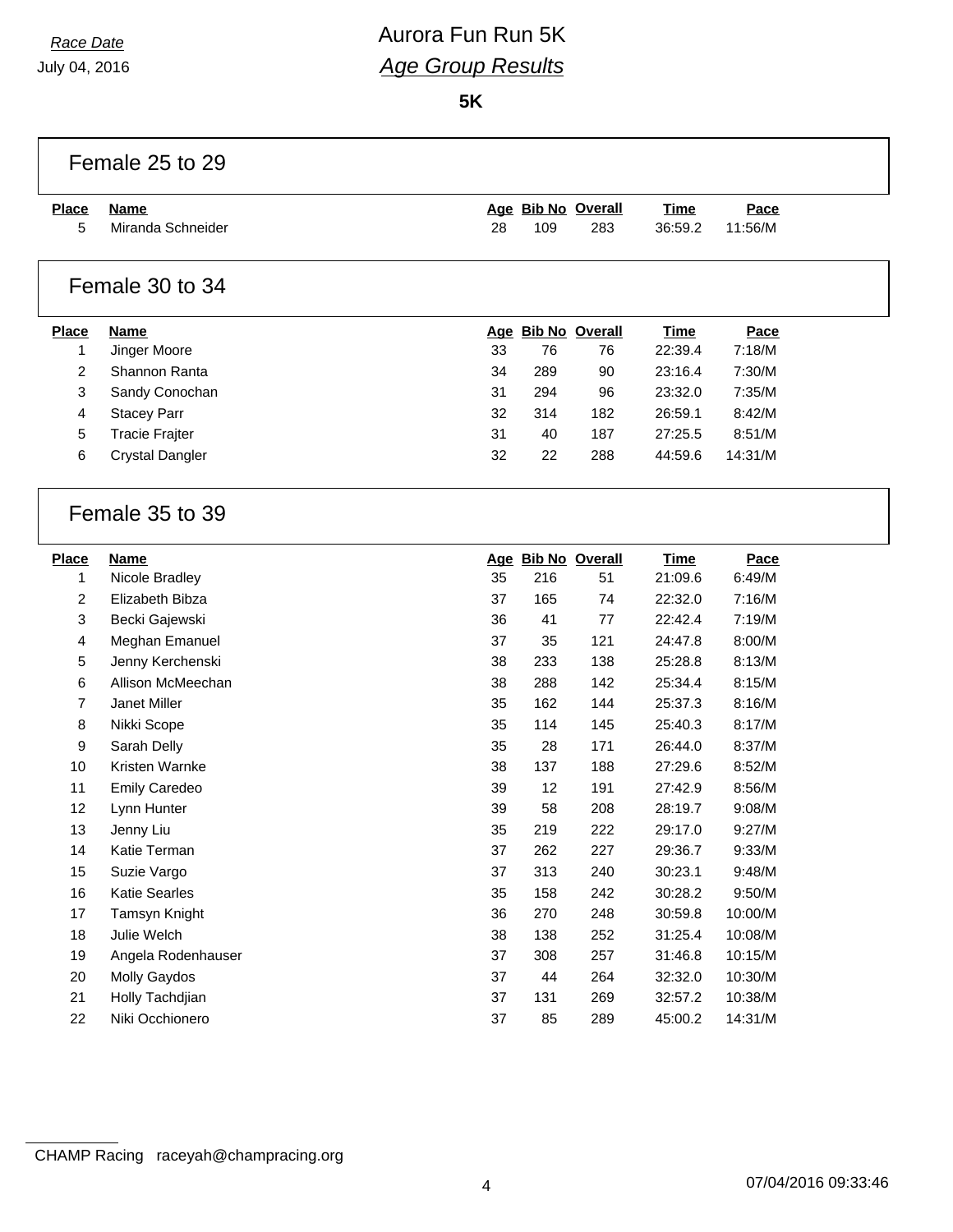**5K**

## Female 40 to 44

| <b>Place</b>   | Name                 |            | <b>Bib No Overall</b> |     | Time    | Pace    |
|----------------|----------------------|------------|-----------------------|-----|---------|---------|
|                |                      | <u>Age</u> |                       |     |         |         |
| 1              | Dawn Dalson          | 43         | 297                   | 98  | 23:35.4 | 7:36/M  |
| 2              | Stacie Oliver        | 40         | 86                    | 119 | 24:34.5 | 7:55/M  |
| 3              | Erin Benavides       | 42         | 7                     | 137 | 25:27.0 | 8:13/M  |
| 4              | Margaret Emrick      | 42         | 225                   | 172 | 26:44.6 | 8:37/M  |
| 5              | Angela Novotny       | 42         | 82                    | 199 | 27:59.7 | 9:02/M  |
| 6              | Nicole Haslinger     | 42         | 280                   | 230 | 29:46.8 | 9:36/M  |
| $\overline{7}$ | Jennifer Sprafka     | 42         | 122                   | 243 | 30:41.1 | 9:54/M  |
| 8              | <b>Kelly Sweress</b> | 44         | 128                   | 263 | 32:22.7 | 10:26/M |
| 9              | Colleen Connor       | 43         | 298                   | 265 | 32:33.7 | 10:30/M |
| 10             | Karen Mullins        | 44         | 77                    | 272 | 33:39.0 | 10:51/M |
| 11             | Renee Demma          | 43         | 29                    | 276 | 34:19.9 | 11:04/M |
| 12             | Lisa Arnold          | 42         | 1                     | 278 | 34:50.7 | 11:14/M |
| 13             | Laura Hughes         | 40         | 302                   | 286 | 40:48.7 | 13:10/M |
|                |                      |            |                       |     |         |         |

### Female 45 to 49

| <b>Place</b>      | <b>Name</b>          |    | Age Bib No Overall |     | Time    | Pace    |
|-------------------|----------------------|----|--------------------|-----|---------|---------|
| 1                 | Jill DeMatteis       | 48 | 231                | 78  | 22:44.9 | 7:20/M  |
| $\overline{2}$    | Kim Ondash           | 47 | 89                 | 97  | 23:34.2 | 7:36/M  |
| 3                 | Debbie Mehallis      | 49 | 179                | 126 | 25:02.9 | 8:05/M  |
| 4                 | Laura Lytle          | 47 | 73                 | 160 | 26:18.3 | 8:29/M  |
| 5                 | Karen Benci          | 45 | 9                  | 200 | 27:59.8 | 9:02/M  |
| 6                 | Mary Wilburn         | 48 | 143                | 204 | 28:08.4 | 9:05/M  |
| $\overline{7}$    | <b>Toni Stepanek</b> | 49 | 202                | 223 | 29:22.1 | 9:28/M  |
| 8                 | Joyce Cieslak        | 47 | 20                 | 268 | 32:35.0 | 10:31/M |
| 9                 | Michelle Talboo      | 46 | 269                | 275 | 34:04.0 | 10:59/M |
| 10                | Catherine Peterson   | 47 | 184                | 280 | 35:25.7 | 11:25/M |
| 11                | Jan Taylor           | 49 | 300                | 282 | 36:26.3 | 11:45/M |
| $12 \overline{ }$ | Jeff Hughes          | 47 | 303                | 284 | 40:45.2 | 13:09/M |
|                   |                      |    |                    |     |         |         |

## Female 50 to 54

| <b>Place</b> | <b>Name</b>      |    | Age Bib No Overall |     | <b>Time</b> | Pace   |
|--------------|------------------|----|--------------------|-----|-------------|--------|
|              | Peggy Carson     | 50 | 159                | 92  | 23:19.7     | 7:31/M |
| 2            | Melissa Kaiser   | 54 | 63                 | 103 | 23:43.5     | 7:39/M |
| 3            | Diane Lovasz     | 54 | 185                | 169 | 26:30.2     | 8:33/M |
|              | Kim Hunt         | 53 | 56                 | 175 | 26:49.5     | 8:39/M |
| 5            | Renee Strong     | 53 | 247                | 198 | 27:55.4     | 9:00/M |
| 6            | Pamela Schiavone | 54 | 108                | 219 | 29:05.2     | 9:23/M |
|              | Terri Wilk       | 54 | 145                | 236 | 30:15.5     | 9:45/M |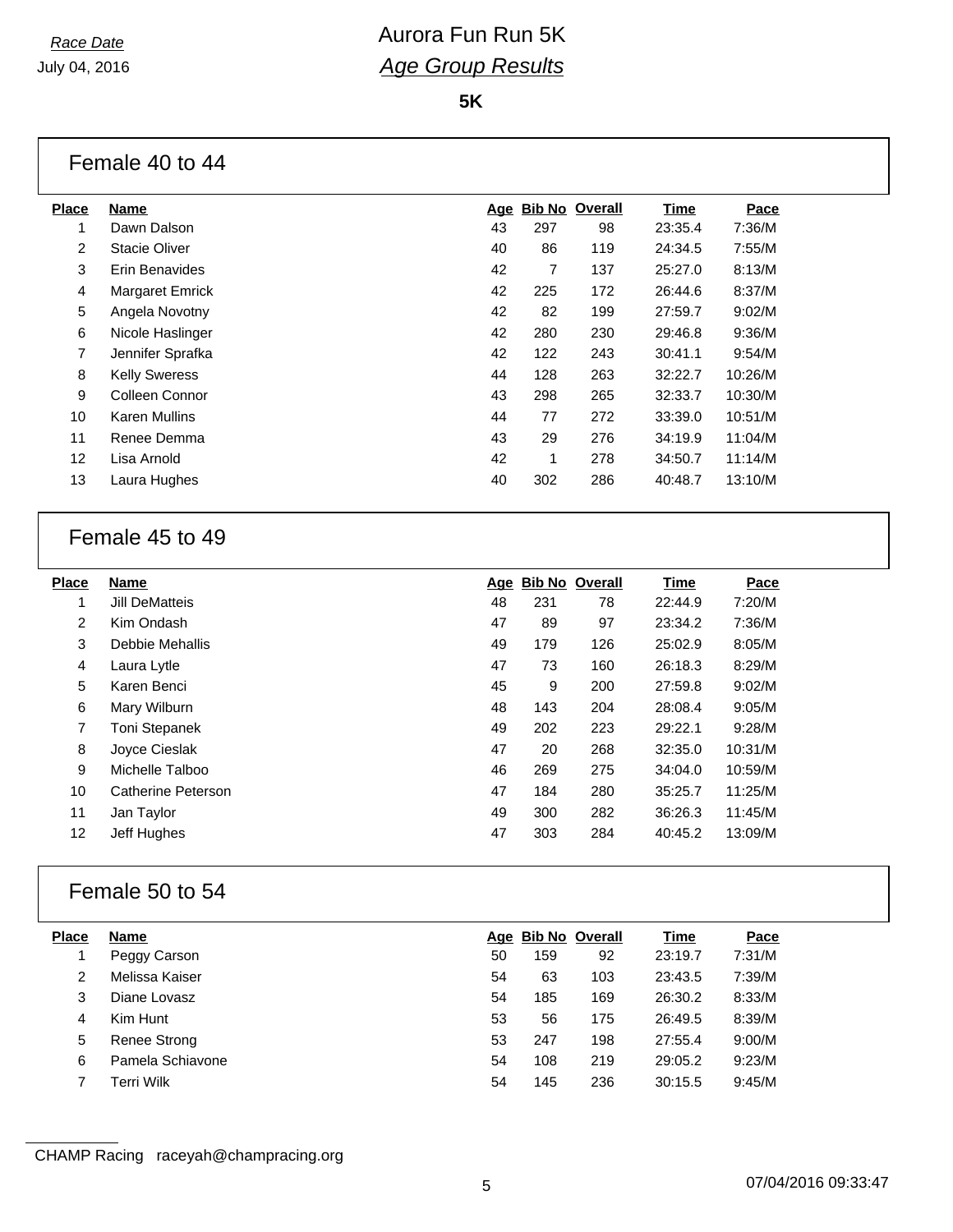July 04, 2016

## *Race Date* **Aurora Fun Run 5K** *Age Group Results*

**5K**

|              | Female 50 to 54    |    |     |                    |             |         |  |
|--------------|--------------------|----|-----|--------------------|-------------|---------|--|
| <b>Place</b> | <b>Name</b>        |    |     | Age Bib No Overall | <b>Time</b> | Pace    |  |
| 8            | Celeste Delbrocco  | 52 | 26  | 238                | 30:22.1     | 9:48/M  |  |
| 9            | Michele Cianciolo  | 51 | 16  | 260                | 32:05.7     | 10:21/M |  |
| 10           | Anna Kandra        | 54 | 154 | 266                | 32:33.9     | 10:30/M |  |
| 11           | Tina DeDario       | 54 | 25  | 273                | 33:40.1     | 10:52/M |  |
|              | Female 55 to 59    |    |     |                    |             |         |  |
|              |                    |    |     |                    |             |         |  |
| <b>Place</b> | <b>Name</b>        |    |     | Age Bib No Overall | Time        | Pace    |  |
| 1            | <b>Tina Case</b>   | 56 | 221 | 100                | 23:38.7     | 7:37/M  |  |
| 2            | Sue DeMay          | 59 | 246 | 217                | 29:02.9     | 9:22/M  |  |
| 3            | Sharon Johnson     | 55 | 62  | 232                | 29:53.8     | 9:38/M  |  |
| 4            | Kathy Kalinowski   | 59 | 193 | 261                | 32:15.3     | 10:24/M |  |
|              | Female 60 and Over |    |     |                    |             |         |  |
| <b>Place</b> | <b>Name</b>        |    |     | Age Bib No Overall | <b>Time</b> | Pace    |  |
| 1            | Linda Black        | 66 | 10  | 168                | 26:24.8     | 8:31/M  |  |

| ∠ ιναιι∪γι <del>σ</del> ιιιγισw |  | ואו/פט.ט ו.ס <del>ו:</del> ∠ט. <del>ו</del> ו כפ ∠ט |  |
|---------------------------------|--|-----------------------------------------------------|--|
| 3 Lola Plough                   |  | 66 101 224 29:25.6 9:29/M                           |  |

4 Deb Pinter 62 96 290 45:37.3 14:43/M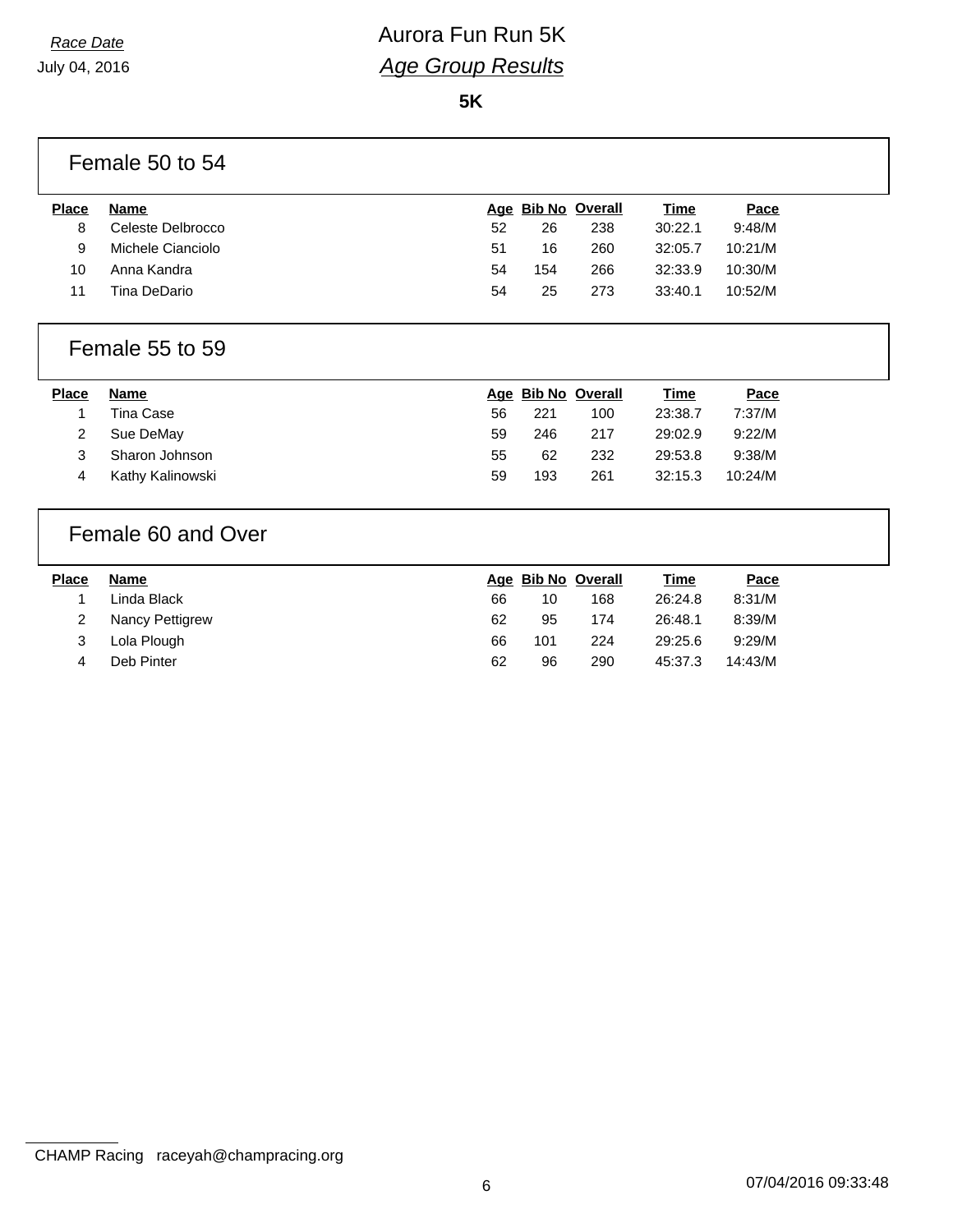**5K**

### Male Overall Winners

| <b>Place</b>  | Name                  |    | Age Bib No Overall |   | <u>Time</u> | Pace   |
|---------------|-----------------------|----|--------------------|---|-------------|--------|
|               | James Siostrom        | 34 | 118                |   | 15:22.8     | 4:57/M |
| $\mathcal{P}$ | James Nedrich         | 20 | 79                 |   | 16:00.9     | 5:10/M |
|               | <b>Cameron Posner</b> | 21 | 222                | 3 | 16:46.0     | 5:25/M |

### Male Masters Winners

| Place Name |                  | Age Bib No Overall |       | Time           | Pace |
|------------|------------------|--------------------|-------|----------------|------|
|            | 1 Stephen Godale | - 48               | $-11$ | 18:08.1 5:51/M |      |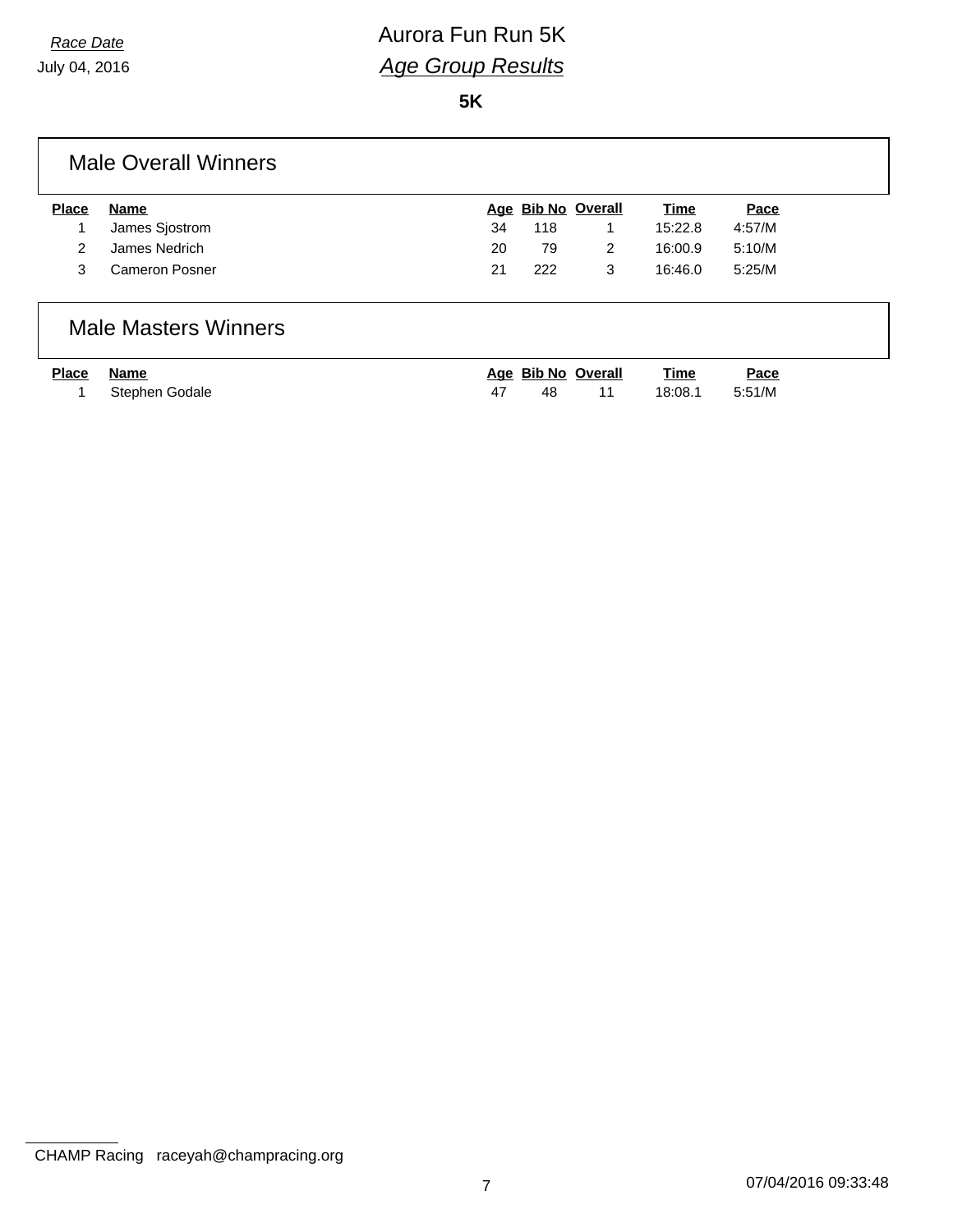**5K**

| Male 10 and Under |  |  |
|-------------------|--|--|
|-------------------|--|--|

| <b>Place</b> | Name                |    | Age Bib No Overall |     | Time    | Pace    |  |
|--------------|---------------------|----|--------------------|-----|---------|---------|--|
|              | Mason Kane          | 10 | 278                | 61  | 21:46.6 | 7:01/M  |  |
| 2            | <b>Ryan Slisz</b>   | 8  | 284                | 66  | 22:11.4 | 7:09/M  |  |
| 3            | Nathan Ream         | 10 | 104                | 88  | 23:12.7 | 7:29/M  |  |
| 4            | Unknown Partic, 172 |    | 172                | 228 | 29:39.0 | 9:34/M  |  |
| 5.           | Unknown Partic, 474 |    | 474                | 241 | 30:27.6 | 9:49/M  |  |
| 6            | Quinn Arnold        | 10 |                    | 277 | 34:42.8 | 11:12/M |  |
|              |                     |    |                    |     |         |         |  |

## Male 11 to 14

| <b>Place</b> | <b>Name</b>                |    |      | Age Bib No Overall | <b>Time</b> | Pace    |
|--------------|----------------------------|----|------|--------------------|-------------|---------|
| 1            | Matthew Singleton          | 12 | 117  | 30                 | 19:56.3     | 6:26/M  |
| 2            | Alexander Bibza            | 14 | 166  | 37                 | 20:35.3     | 6:38/M  |
| 3            | Joshua Ondash              | 14 | 88   | 39                 | 20:39.5     | 6:40/M  |
| 4            | Gavin Kane                 | 12 | 277  | 43                 | 20:54.9     | 6:45/M  |
| 5            | Hugo Krondorfer            | 14 | 69   | 50                 | 21:08.4     | 6:49/M  |
| 6            | Ethan Beck                 | 11 | 6    | 72                 | 22:28.5     | 7:15/M  |
| 7            | Chas Norman                | 14 | 241  | 75                 | 22:33.5     | 7:16/M  |
| 8            | Jimmy Mehallis             | 13 | 181  | 85                 | 23:07.9     | 7:27/M  |
| 9            | Sam Sutter                 | 12 | 127  | 106                | 23:56.1     | 7:43/M  |
| 10           | Jake Marchese              | 14 | 276  | 110                | 24:08.2     | 7:47/M  |
| 11           | Zach Zabell                | 11 | 150  | 122                | 24:51.5     | 8:01/M  |
| 12           | Ryan Kerchenski            | 11 | 234  | 124                | 24:54.9     | 8:02/M  |
| 13           | <b>Austin Caie</b>         | 13 | 272  | 134                | 25:23.2     | 8:11/M  |
| 14           | AJ Ventimiglia             | 14 | 228  | 136                | 25:26.8     | 8:12/M  |
| 15           | Tae Genovese               | 11 | 1400 | 150                | 25:59.6     | 8:23/M  |
| 16           | Sam Schreck                | 13 | 113  | 151                | 26:01.7     | 8:24/M  |
| 17           | <b>Reece Emrick</b>        | 11 | 224  | 156                | 26:07.0     | 8:25/M  |
| 18           | Zach Nemet                 | 11 | 80   | 166                | 26:22.9     | 8:30/M  |
| 19           | Ashton Caie                | 11 | 274  | 212                | 28:25.8     | 9:10/M  |
| 20           | Nicky Lasecki              | 11 | 244  | 218                | 29:05.1     | 9:23/M  |
| 21           | <b>Christopher Schreck</b> | 12 | 111  | 229                | 29:40.2     | 9:34/M  |
| 22           | <b>Brody Nemet</b>         | 13 | 251  | 249                | 31:10.0     | 10:03/M |
| 23           | Noah Tachdjian             | 14 | 130  | 251                | 31:20.8     | 10:06/M |

## Male 15 to 19

| <b>Place</b> | Name           |    | Age Bib No Overall |    | <b>Time</b> | Pace   |  |
|--------------|----------------|----|--------------------|----|-------------|--------|--|
|              | Jacob Ondash   | 18 | 87                 | b. | 17:16.8     | 5:34/M |  |
|              | Solomon Bibza  | 16 | 164                |    | 17:58.4     | 5:48/M |  |
|              | Georgio Miceli | 16 | 178                |    | 18:04.0     | 5:50/M |  |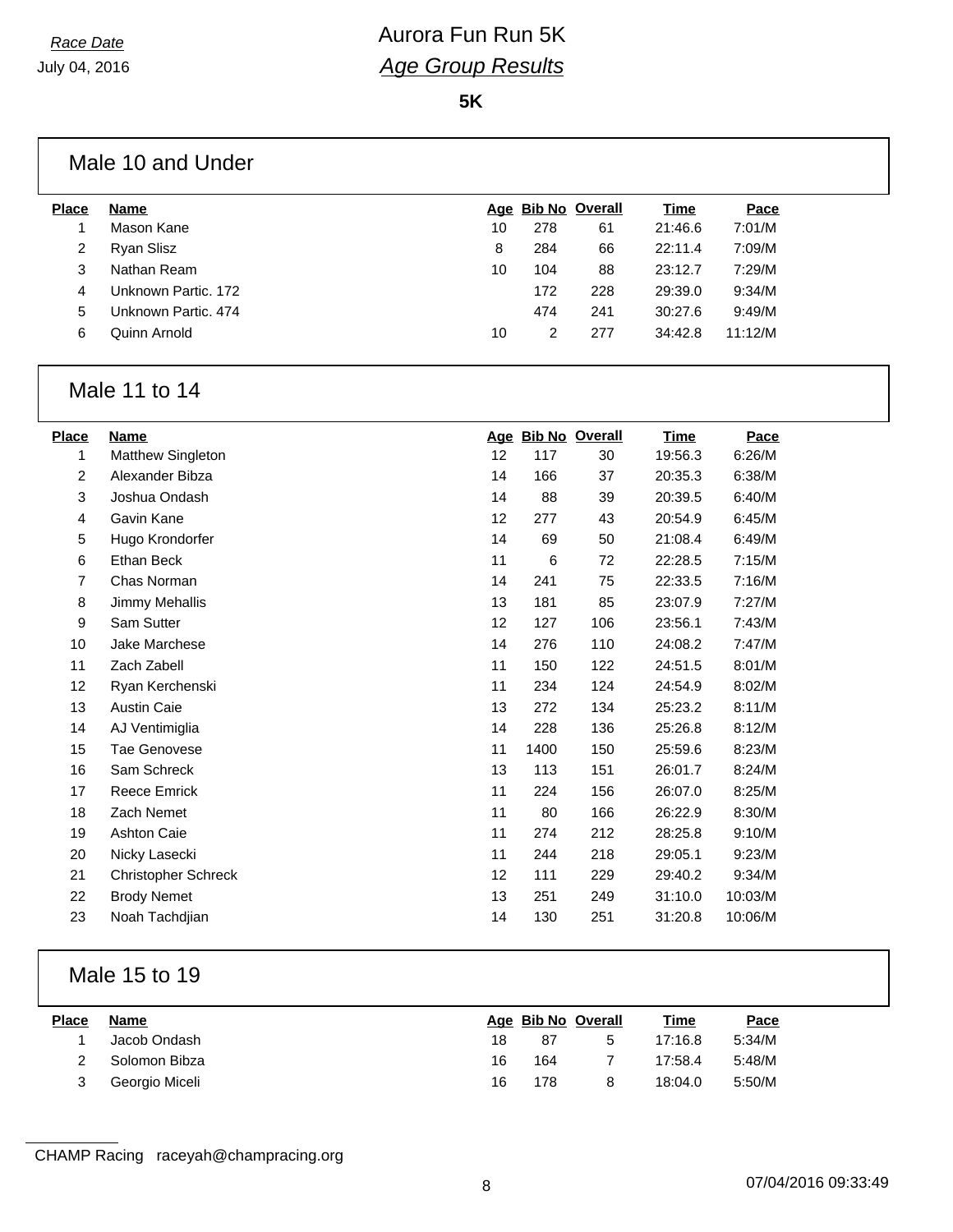**5K**

#### Male 15 to 19

| <b>Place</b> | Name                | Age |     | <b>Bib No Overall</b> | <b>Time</b> | Pace   |
|--------------|---------------------|-----|-----|-----------------------|-------------|--------|
| 4            | <b>Brett Kramer</b> | 19  | 196 | 9                     | 18:05.9     | 5:50/M |
| 5            | Mitch Wilburn       | 16  | 141 | 10                    | 18:06.5     | 5:50/M |
| 6            | Patrick Hacket      | 17  | 293 | 12                    | 18:13.0     | 5:53/M |
| 7            | Connor Brown        | 16  | 260 | 15                    | 18:29.2     | 5:58/M |
| 8            | Michael Kaplan      | 15  | 258 | 22                    | 19:15.5     | 6:13/M |
| 9            | Dan Kieta           | 16  | 177 | 28                    | 19:54.8     | 6:25/M |
| 10           | Zach Jenkins        | 17  | 218 | 31                    | 19:57.1     | 6:26/M |
| 11           | Tyler Blechsmid     | 19  | 237 | 32                    | 20:00.1     | 6:27/M |
| 12           | Evan Cianciolo      | 15  | 17  | 40                    | 20:46.0     | 6:42/M |
| 13           | Joseph Strong       | 18  | 249 | 60                    | 21:42.2     | 7:00/M |
| 14           | lan Israelson       | 17  | 59  | 67                    | 22:12.6     | 7:10/M |
| 15           | Danny Mylott        | 17  | 281 | 68                    | 22:13.2     | 7:10/M |
| 16           | <b>Brian Hughes</b> | 19  | 310 | 89                    | 23:13.1     | 7:29/M |
| 17           | A.J. Suchovsky      | 19  | 125 | 117                   | 24:24.3     | 7:52/M |
| 18           | Dave Schrader       | 17  | 299 | 153                   | 26:03.0     | 8:24/M |
|              |                     |     |     |                       |             |        |

### Male 20 to 24

| <b>Place</b>   | <b>Name</b>           |    |     | Age Bib No Overall | <b>Time</b> | Pace   |  |
|----------------|-----------------------|----|-----|--------------------|-------------|--------|--|
| 1              | Dahren Phillips-Bey   | 21 | 198 | 4                  | 16:53.0     | 5:27/M |  |
| $\overline{2}$ | <b>Justin Pavlick</b> | 20 | 204 | 18                 | 18:49.4     | 6:04/M |  |
| 3              | Jeffrey Strong        | 23 | 250 | 21                 | 19:11.8     | 6:11/M |  |
| 4              | Vincenzio Valenti     | 23 | 215 | 24                 | 19:25.7     | 6:16/M |  |
| 5              | Pete Hannan           | 22 | 50  | 25                 | 19:41.5     | 6:21/M |  |
| 6              | <b>Nick Chambers</b>  | 23 | 176 | 49                 | 21:05.8     | 6:48/M |  |
| 7              | <b>Tyler Burich</b>   | 23 | 245 | 53                 | 21:18.7     | 6:52/M |  |
| 8              | Reid Stephen          | 20 | 203 | 65                 | 22:03.1     | 7:07/M |  |
| 9              | Kyle Sutton           | 20 | 182 | 71                 | 22:21.7     | 7:13/M |  |
| 10             | Joel Peluso           | 21 | 94  | 73                 | 22:29.6     | 7:15/M |  |
| 11             | Sam Sojda             | 20 | 120 | 104                | 23:47.3     | 7:40/M |  |
| 12             | Aaron Rataj           | 20 | 102 | 216                | 29:01.9     | 9:22/M |  |
|                |                       |    |     |                    |             |        |  |

#### Male 25 to 29

| <b>Place</b> | Name                |    | Age Bib No Overall |     | Time    | Pace   |
|--------------|---------------------|----|--------------------|-----|---------|--------|
|              | Stephen Kudley      | 26 | 206                | 27  | 19:53.7 | 6:25/M |
|              | Michael Hasychak    | 26 | 53                 | 35  | 20:04.6 | 6:28/M |
| 3            | Sean Black          | 25 | 248                | 93  | 23:27.0 | 7:34/M |
| 4            | Jeremy Gattozzi     | 28 | 229                | 108 | 24:00.2 | 7:45/M |
| 5            | <b>Blake Darrow</b> | 28 | 24                 | 146 | 25:45.3 | 8:18/M |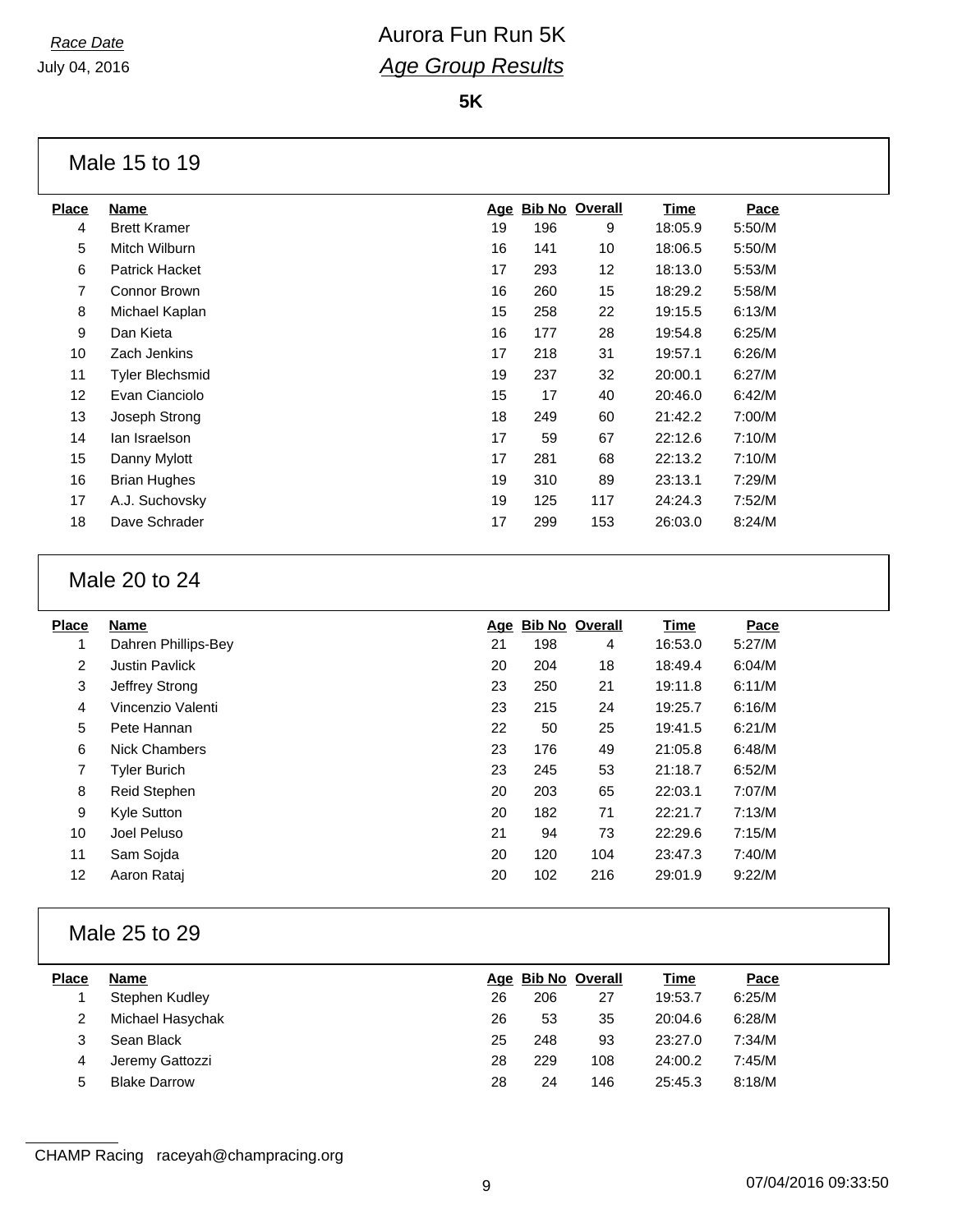July 04, 2016

## *Race Date* **Aurora Fun Run 5K** *Age Group Results*

**5K**

#### Male 25 to 29

| <b>Place</b> | Name             |    | Age Bib No Overall |     | <u>Time</u> | Pace    |
|--------------|------------------|----|--------------------|-----|-------------|---------|
| 6            | David Oulton     | 26 | 90                 | 180 | 26:58.8     | 8:42/M  |
|              | Dan Hickey       | 28 | 54                 | 201 | 28:00.6     | 9:02/M  |
|              | Jonathan Gellott | 26 | 45                 | 253 | 31:27.3     | 10:09/M |
|              |                  |    |                    |     |             |         |

### Male 30 to 34

| <b>Place</b>   | Name                |    |     | Age Bib No Overall | <b>Time</b> | Pace   |
|----------------|---------------------|----|-----|--------------------|-------------|--------|
|                | Tyler Munn          | 30 | 239 | 42                 | 20:53.1     | 6:44/M |
| $\overline{2}$ | Bryan Pace          | 33 | 92  | 83                 | 23:05.1     | 7:27/M |
| 3              | Yong-Ha Kim         | 34 | 220 | 177                | 26:50.9     | 8:39/M |
| 4              | <b>Kevin Evetts</b> | 30 | 37  | 193                | 27:46.0     | 8:57/M |
| 5              | Jim Pinter          | 34 | 97  | 202                | 28:05.7     | 9:04/M |
| 6              | Paul M. Yoe         | 33 | 301 | 205                | 28:12.9     | 9:06/M |
|                | Josh Diaz           | 32 | 33  | 207                | 28:16.2     | 9:07/M |
| 8              | <b>Brad Wilk</b>    | 32 | 146 | 225                | 29:28.4     | 9:30/M |

#### Male 35 to 39

| Place | <b>Name</b>         |    | Age Bib No Overall |     | <b>Time</b> | Pace   |
|-------|---------------------|----|--------------------|-----|-------------|--------|
|       | Michael Zbienien    | 38 | 265                | 20  | 19:09.1     | 6:11/M |
| 2     | Scott Flynn         | 39 | 173                | 29  | 19:54.9     | 6:25/M |
| 3     | Pete Bolbach        | 38 | 287                | 34  | 20:03.1     | 6:28/M |
| 4     | <b>Rich Szcz</b>    | 37 | 305                | 57  | 21:29.8     | 6:56/M |
| 5     | Josh Trook          | 37 | 133                | 62  | 21:55.6     | 7:04/M |
| 6     | Frederick Schneider | 35 | 110                | 79  | 22:47.7     | 7:21/M |
| 7     | Matt Delly          | 36 | 27                 | 82  | 22:58.9     | 7:25/M |
| 8     | Greg Tomasko        | 35 | 132                | 128 | 25:05.3     | 8:05/M |
| 9     | JOsh Plough         | 39 | 100                | 167 | 26:24.0     | 8:31/M |
|       |                     |    |                    |     |             |        |

## Male 40 to 44

| <b>Place</b> | Name                   |    | Age Bib No Overall |     | <b>Time</b> | Pace   |
|--------------|------------------------|----|--------------------|-----|-------------|--------|
|              | <b>Robert Bates</b>    | 41 | 213                | 13  | 18:20.9     | 5:55/M |
| 2            | Joshua Barry           | 42 | 4                  | 16  | 18:39.5     | 6:01/M |
| 3            | <b>Brian Novotny</b>   | 42 | 83                 | 38  | 20:38.8     | 6:39/M |
| 4            | Lance Ream             | 42 | 103                | 56  | 21:28.1     | 6:55/M |
| 5            | Adam Beck              | 40 | 5                  | 91  | 23:18.2     | 7:31/M |
| 6            | <b>Chris Singleton</b> | 41 | 116                | 99  | 23:37.3     | 7:37/M |
|              | Josh Sutter            | 43 | 126                | 107 | 23:58.4     | 7:44/M |
|              |                        |    |                    |     |             |        |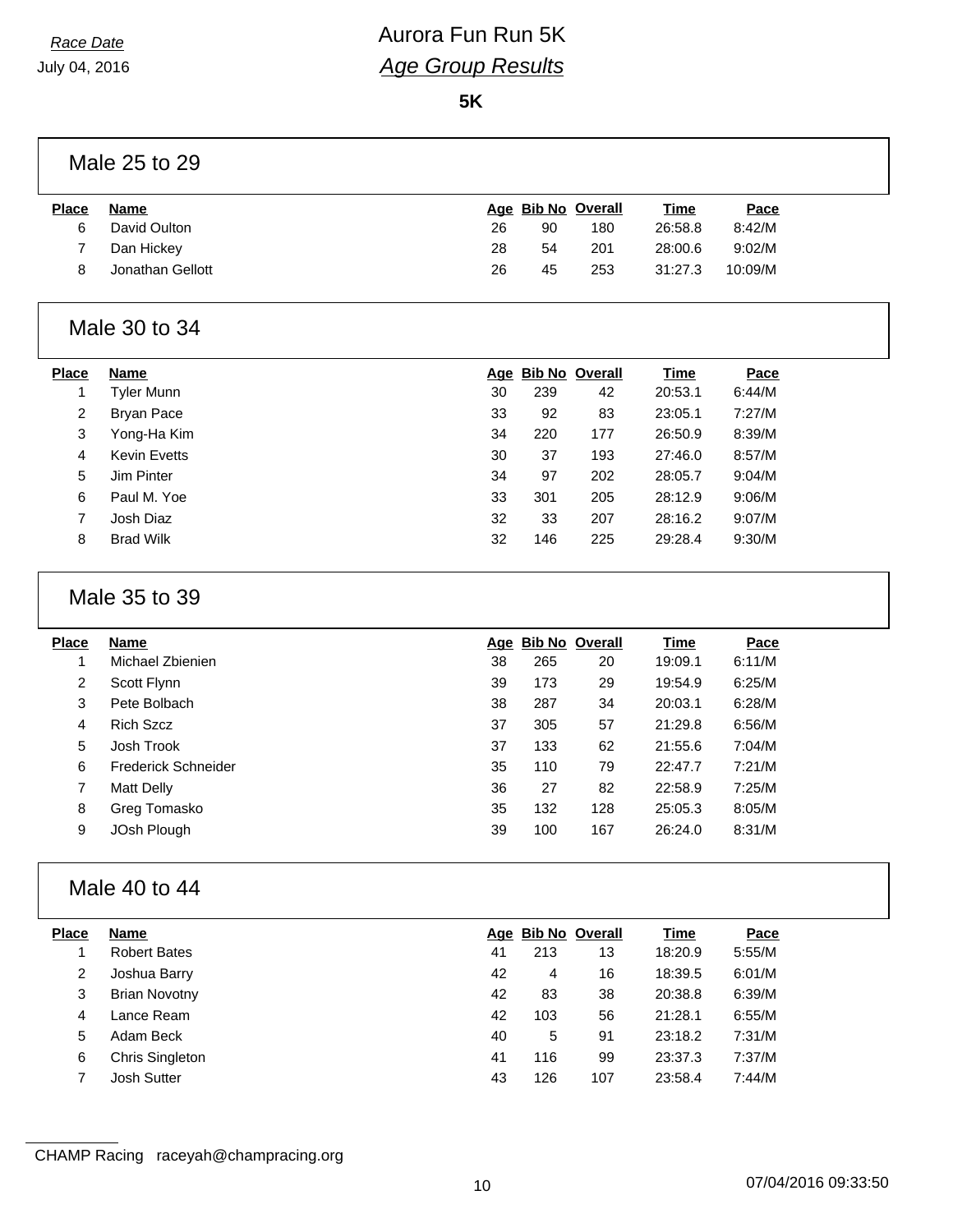**5K**

|              | Male 40 to 44   |    |                    |     |         |         |
|--------------|-----------------|----|--------------------|-----|---------|---------|
| <b>Place</b> | Name            |    | Age Bib No Overall |     | Time    | Pace    |
| 8            | Mike Kerchenski | 42 | 235                | 125 | 24:55.0 | 8:02/M  |
| 9            | Doug Hunter     | 41 | 57                 | 133 | 25:18.2 | 8:10/M  |
| 10           | Ben Plough      | 41 | 98                 | 155 | 26:06.4 | 8:25/M  |
| 11           | Robert Lytle    | 40 | 72                 | 173 | 26:46.7 | 8:38/M  |
| 12           | Scott Tincher   | 41 | 290                | 262 | 32:17.2 | 10:25/M |
| 13           | Steve Kandra    | 41 | 155                | 267 | 32:33.9 | 10:30/M |

### Bob Welch 40 140 270 32:57.6 10:38/M

#### Male 45 to 49

| Place          | <b>Name</b>          | <u>Age</u> |     | <b>Bib No Overall</b> | Time    | Pace    |
|----------------|----------------------|------------|-----|-----------------------|---------|---------|
| 1              | <b>Rick Clary</b>    | 47         | 217 | 19                    | 19:04.4 | 6:09/M  |
| $\overline{2}$ | David Harris         | 48         | 52  | 23                    | 19:16.7 | 6:13/M  |
| 3              | Daniel Blechsmid     | 48         | 236 | 33                    | 20:00.9 | 6:27/M  |
| 4              | Mark Goddle          | 46         | 279 | 36                    | 20:23.5 | 6:35/M  |
| 5              | Scott Halley         | 47         | 191 | 44                    | 20:56.2 | 6:45/M  |
| 6              | Kurtis Zabell        | 47         | 148 | 48                    | 21:00.1 | 6:46/M  |
| 7              | David DeMatteis      | 48         | 232 | 52                    | 21:17.6 | 6:52/M  |
| 8              | Michael Cianciolo    | 49         | 15  | 81                    | 22:50.7 | 7:22/M  |
| 9              | <b>Andrew Gordon</b> | 46         | 49  | 102                   | 23:42.6 | 7:39/M  |
| 10             | <b>Todd Harrell</b>  | 46         | 51  | 105                   | 23:50.8 | 7:41/M  |
| 11             | Mark Schreck         | 47         | 112 | 112                   | 24:13.7 | 7:49/M  |
| 12             | Eric Wilburn         | 49         | 144 | 127                   | 25:03.3 | 8:05/M  |
| 13             | Tom Mylott           | 48         | 282 | 132                   | 25:13.4 | 8:08/M  |
| 14             | <b>Bob Marichese</b> | 49         | 275 | 141                   | 25:33.4 | 8:15/M  |
| 15             | <b>Jeff Shaffer</b>  | 45         | 115 | 147                   | 25:49.3 | 8:20/M  |
| 16             | Doug Brainard        | 47         | 214 | 178                   | 26:53.1 | 8:40/M  |
| 17             | Paul Peterson        | 49         | 195 | 279                   | 35:11.5 | 11:21/M |

## Male 50 to 54

| <b>Place</b> | <b>Name</b>          |    | Age Bib No Overall |     | <b>Time</b> | Pace   |
|--------------|----------------------|----|--------------------|-----|-------------|--------|
|              | Curt Bachus          | 51 | 3                  | 14  | 18:24.5     | 5:56/M |
| 2            | Paul Frankman        | 52 | 174                | 59  | 21:39.8     | 6:59/M |
| 3            | James Carson         | 51 | 160                | 63  | 21:59.0     | 7:05/M |
| 4            | Jim Stepanek         | 52 | 201                | 94  | 23:28.0     | 7:34/M |
| 5            | Julis Hicks          | 54 | 55                 | 101 | 23:40.1     | 7:38/M |
| 6            | Andrew Vidmar        | 52 | 136                | 109 | 24:07.8     | 7:47/M |
|              | <b>Steve Sweress</b> | 54 | 129                | 143 | 25:35.5     | 8:15/M |
| 8            | Terry Fedor          | 51 | 189                | 148 | 25:57.2     | 8:22/M |